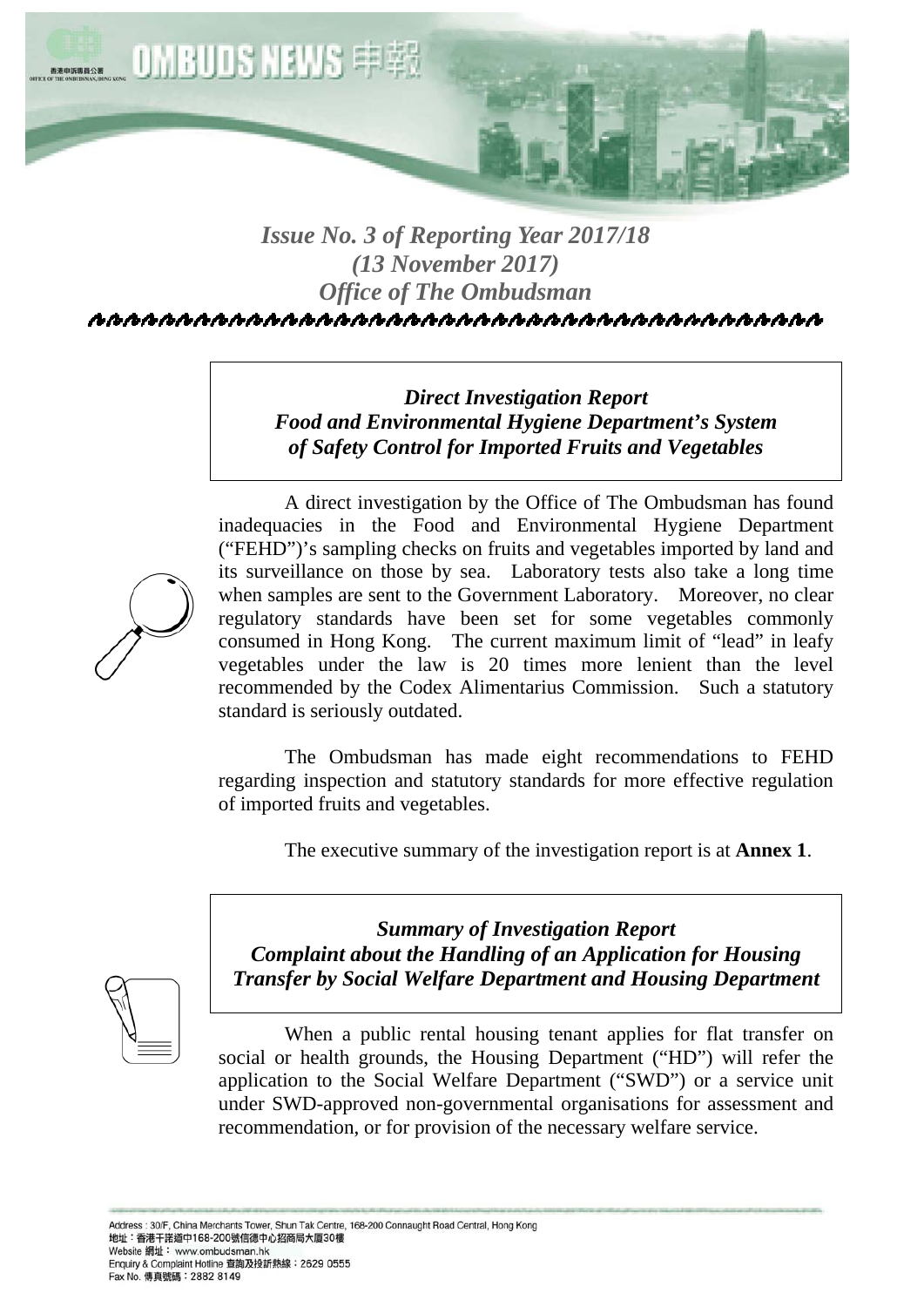This Office completed recently an investigation into a case relating to an application for flat transfer. In the case, the complainant's family applied to HD for flat transfer on grounds of health of a family member. The Department referred the case to SWD for assessment. SWD and its subvented integrated family service centre ("IFSC"), however, adhered too rigidly to the administrative procedures of the referral system, thereby causing delay in providing the assistance that the complainant's family needed. In addition, the accounts of HD and SWD/the IFSC regarding the telephone communications between HD and the IFSC differed significantly, showing that there were communication problems between the parties.

 The Ombudsman has made four improvement recommendations to HD and SWD.

The summary of the investigation report is at **Annex 2**.



*Enquiries* 

 For press enquiries, please contact Ms Kathleen Chan, Senior Manager (External Relations) at 2629 0565 or by email kathleenchan@ombudsman.hk.

**Office of The Ombudsman 13 November 2017**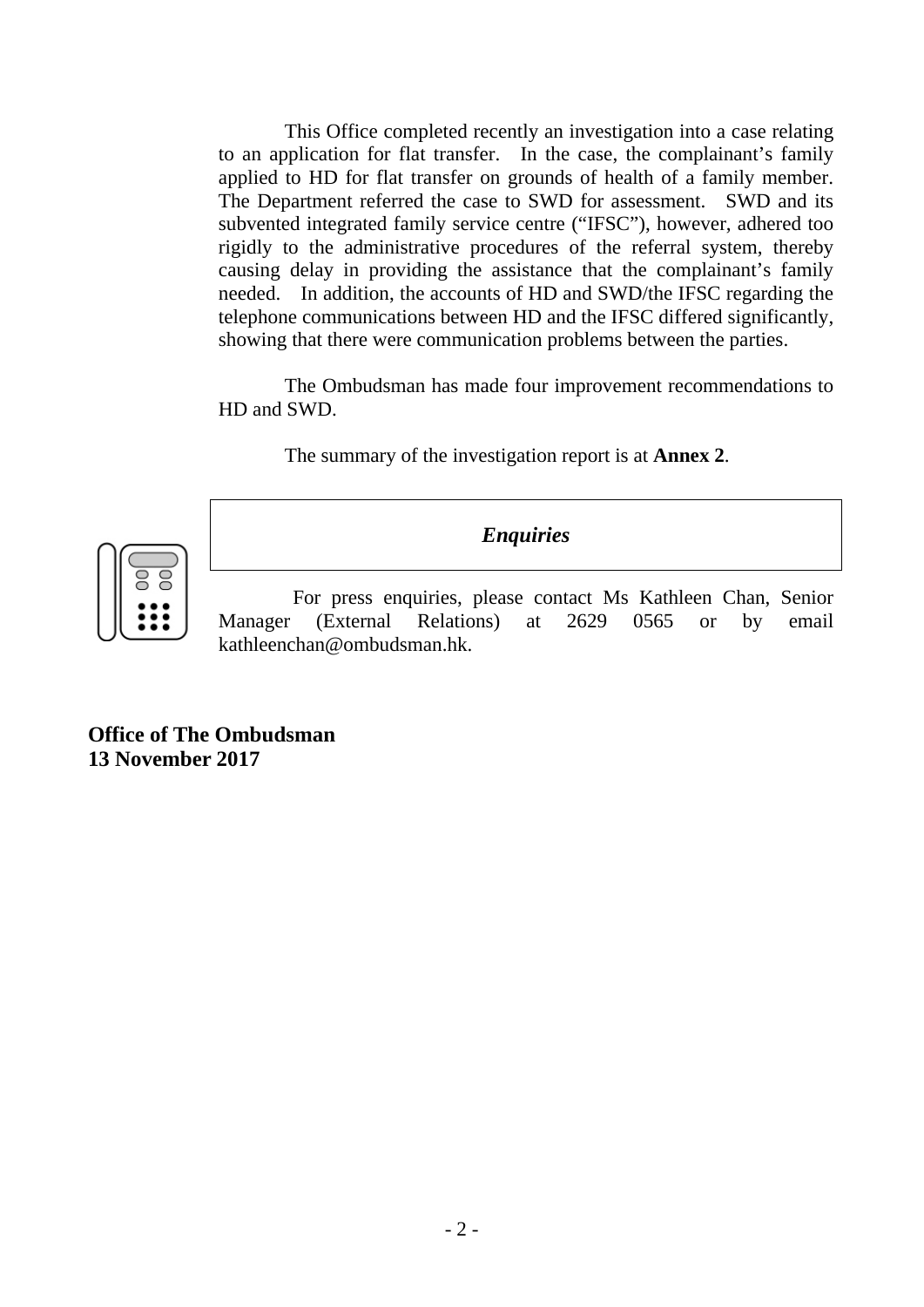## **Executive Summary**

## **Direct Investigation into Food and Environmental Hygiene Department's System of Safety Control for Imported Fruits and Vegetables**

#### **Introduction**

 Fruits and vegetables are commonly consumed in Hong Kong and most of them are imported. Given its impact on public health, food safety must not be overlooked. This direct investigation serves to examine whether there is any inadequacy in the Food and Environmental Hygiene Department ("FEHD")'s system of safety control for imported fruits and vegetables, in particular, whether there are deficiencies in the Department's gatekeeping efforts at the point of arrival of imported fruits and vegetables in Hong Kong, with a view to making recommendations for improvement.

#### **Our Findings**

#### *The Current System*

#### Relevant Legislation

2. The main ordinances governing imported food include the Public Health and Municipal Services Ordinance ("PHMSO") and the Food Safety Ordinance ("FSO"). Both are enforced by FEHD.

3. By virtue of PHMSO, the Government has drawn up the Pesticide Residues in Food Regulation ("PRFR"), which stipulates the chemical standards for the composition of food, as well as the Food Adulteration (Metallic Contamination) Regulations ("FAMCR"), which regulate the levels of metals present in food.

4. PHMSO empowers FEHD to take samples of food for laboratory tests to ensure their compliance with the statutory safety standards. The Department can prosecute the supplier(s) of unsafe food.

5. FSO confers power on the Director of Food and Environmental Hygiene to make an order to prohibit the import and/or supply of any food for the period specified in the order, and/or direct that any food supplied be recalled and destroyed.

#### Safety Control for Imported Fruits and Vegetables

6. According to FEHD's risk assessments, fruits and vegetables are not considered high-risk foods. Hence, prior permission of the Department is not required for importing them into the territory.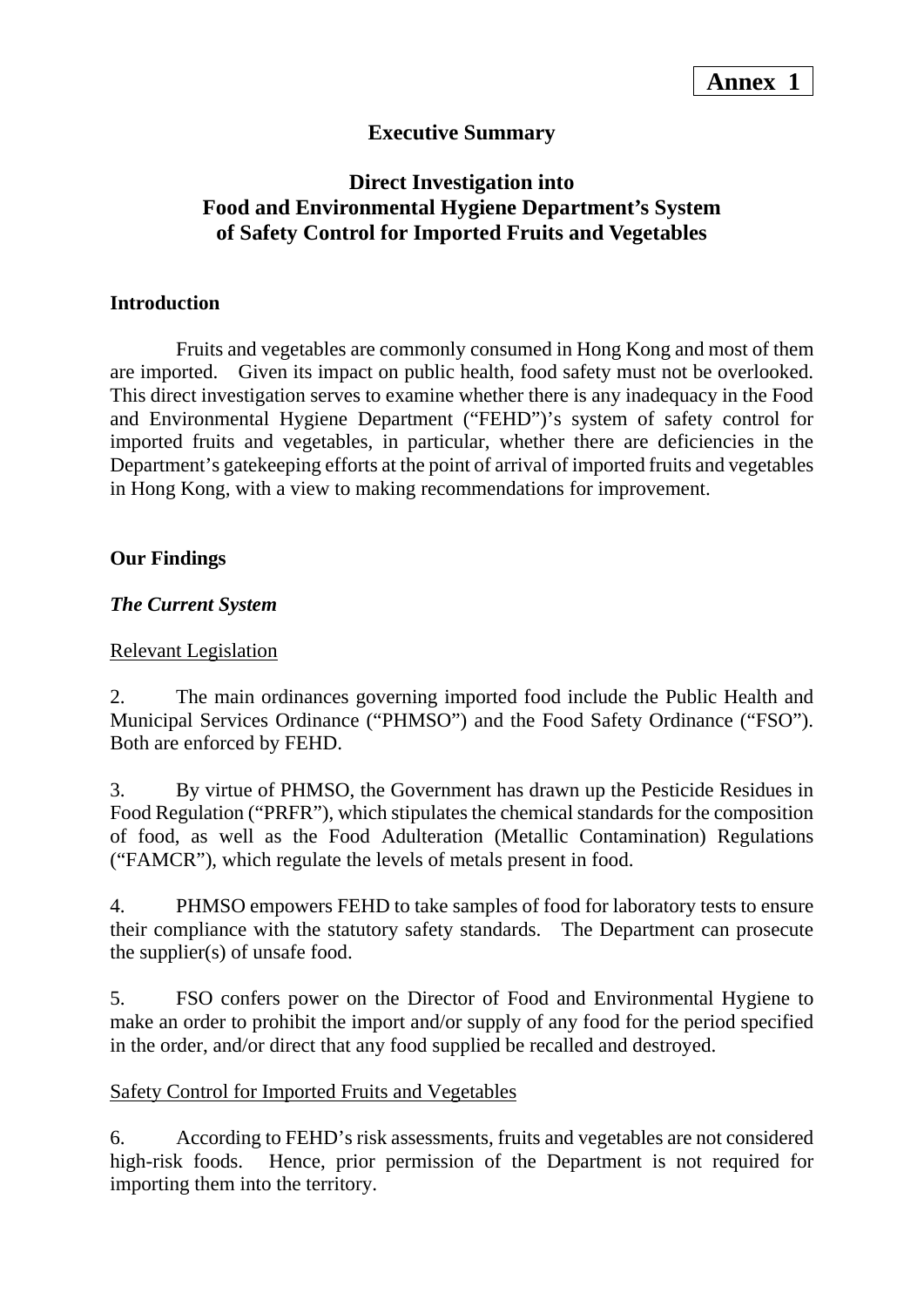7. The Centre for Food Safety ("CFS") under FEHD takes samples of fruits and vegetables at the point of their arrival in Hong Kong and at the wholesale and retail stages. A risk-based principle is adopted in determining the types of samples to be collected, the frequency of sampling, the number of samples to be taken and the types of laboratory analysis to be conducted. CFS devises a "Food Surveillance Programme" annually, taking into account past food surveillance results, local and overseas food incidents and the relevant food risk analyses.

8. After a "Food Surveillance Programme" is endorsed, the relevant units of CFS would meet regularly to discuss details of the sampling checks and the scope of sampling. Having consulted the Government Laboratory ("Govt Lab"), CFS would draw up an annual sampling plan, setting out the pesticide residues/heavy metals on which all work units must conduct sampling checks each week. The plan also includes a checklist of the fruits and vegetables that are likely to be tainted with such pesticide residues/heavy metals.

9. Fruits and vegetables imported by sea, land and air are subject to sampling checks by CFS officers at the point of their arrival in Hong Kong and at the wholesale and retail stages. This direct investigation focuses on CFS's procedures of sampling fruits and vegetables at the point of their arrival.

10. Sampling checks on fruits and vegetables upon arrival in Hong Kong are conducted by CFS at Kwai Chung Food Control Checkpoint ("Kwai Chung Checkpoint", for those imported by sea), Man Kam To Food Control Office ("Man Kam To Office", for those imported by land) and the Airport Office (for those imported by air). Samples taken by CFS officers at the above locations are sent to Govt Lab or Man Kam To Food Laboratory (exclusively for samples taken at Man Kam To Office) for laboratory tests.

## "Maximum Residue Limits" of Pesticide

11. Regarding food safety standards, Schedule 1 to PRFR contains a list of about 400 food types (including "food groups", "food subgroups" and "specific food") and 360 types of pesticides, and specifies the "maximum residue limits" ("MRLs") for over 7,000 pesticide-food pairs. For pesticides, PRFR mainly adopts MRLs established by the Codex Alimentarius Commission ("Codex"), supplemented by standards set by other major food importing countries and regions (such as Mainland China, Thailand and the United States).

12. A supplier of food that contains pesticide residues exceeding MRLs specified in the aforementioned Schedule 1 commits an offence and may be prosecuted by FEHD.

## Food Types and "Pesticide-food Pairs" outside Schedule 1

13. For any food types and "pesticide-food pairs" not covered by Schedule 1, FEHD would consider a number of factors (including the nature of the pesticide, the mode of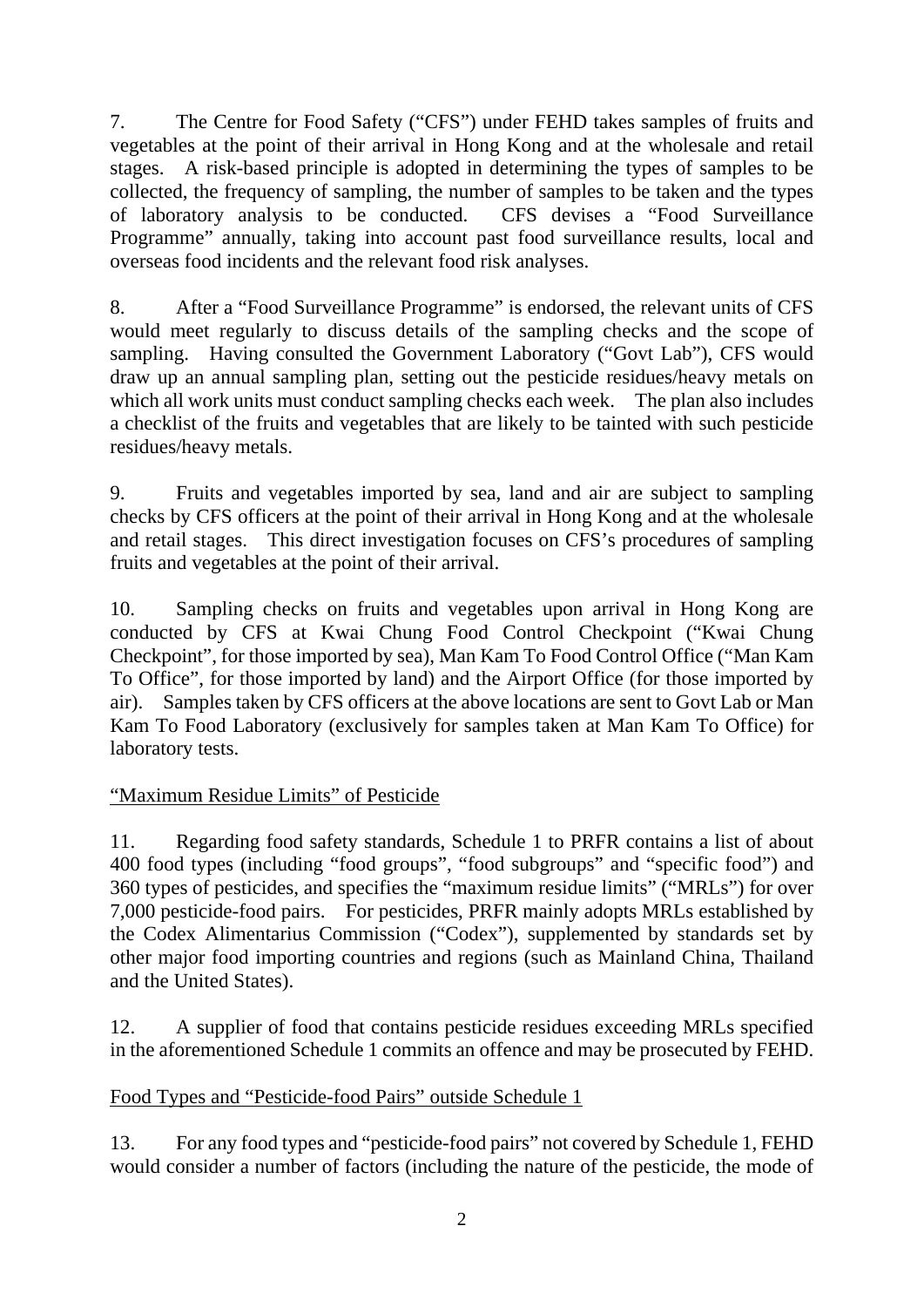consumption of the food in question, and information provided by international food or hygiene authorities) in conducting risk assessments. The assessments are based on "safe reference values", such as "acceptable daily intake" (i.e. the estimated amount of a certain chemical in food or drinking water that can be ingested daily over a lifetime without appreciable health risk to the consumer) or "acute reference dose" (i.e. the amount of a substance that can be ingested over a short period of time without appreciable health risk to the consumer). Should the result of an assessment show that consumption of the food in question is dangerous or harmful to health, FEHD would consider prosecuting the food supplier.

#### *Our Observations and Comments*

14. Fruits and vegetables sold in Hong Kong are of great variety and quantity, and hence extensive inspections are not practicable. However, since fruits and vegetables are so commonly consumed and most of them are imports, the public greatly relies on strict gatekeeping by the Government through its establishing and implementing an effective surveillance as well as checking system to ensure that imported fruits and vegetables pose no health risk.

15. This Office has found the following inadequacies with regard to FEHD's regulation and surveillance of imported fruits and vegetables.

### (1) Inspection and Enforcement Management

*Inspection of fruits at Man Kam To Office too lax; sampling checks on vegetables ineffective* 

16. Unlike lorries importing vegetables, few lorries importing fruits from the Mainland enter Man Kam To Office to allow the fruits to be inspected when they arrive in Hong Kong. To plug this loophole, we consider that FEHD should make greater efforts to subject more fruit lorries to inspection at Man Kam To Office.

17. Our onsite observations revealed that with regard to the sampling check procedures, there was a heavy flow of lorries with vegetables driving through Man Kam To Office. To minimise the duration of stay of the lorries at the Office for inspection, the officers there conducted their sampling at a very hasty pace, and the workers of FEHD's contractor just took out several crates of vegetables from close to the doors of the storage compartments of the lorries for inspection. As a result, those vegetables at the inner part of the storage compartments could easily evade inspection. We consider that FEHD should issue guidelines instructing its officers how to carry out effective sampling on fruits and vegetables at inner parts of storage compartments of lorries, so as to reduce the chance of problematic fruits and vegetables evading the sampling checks.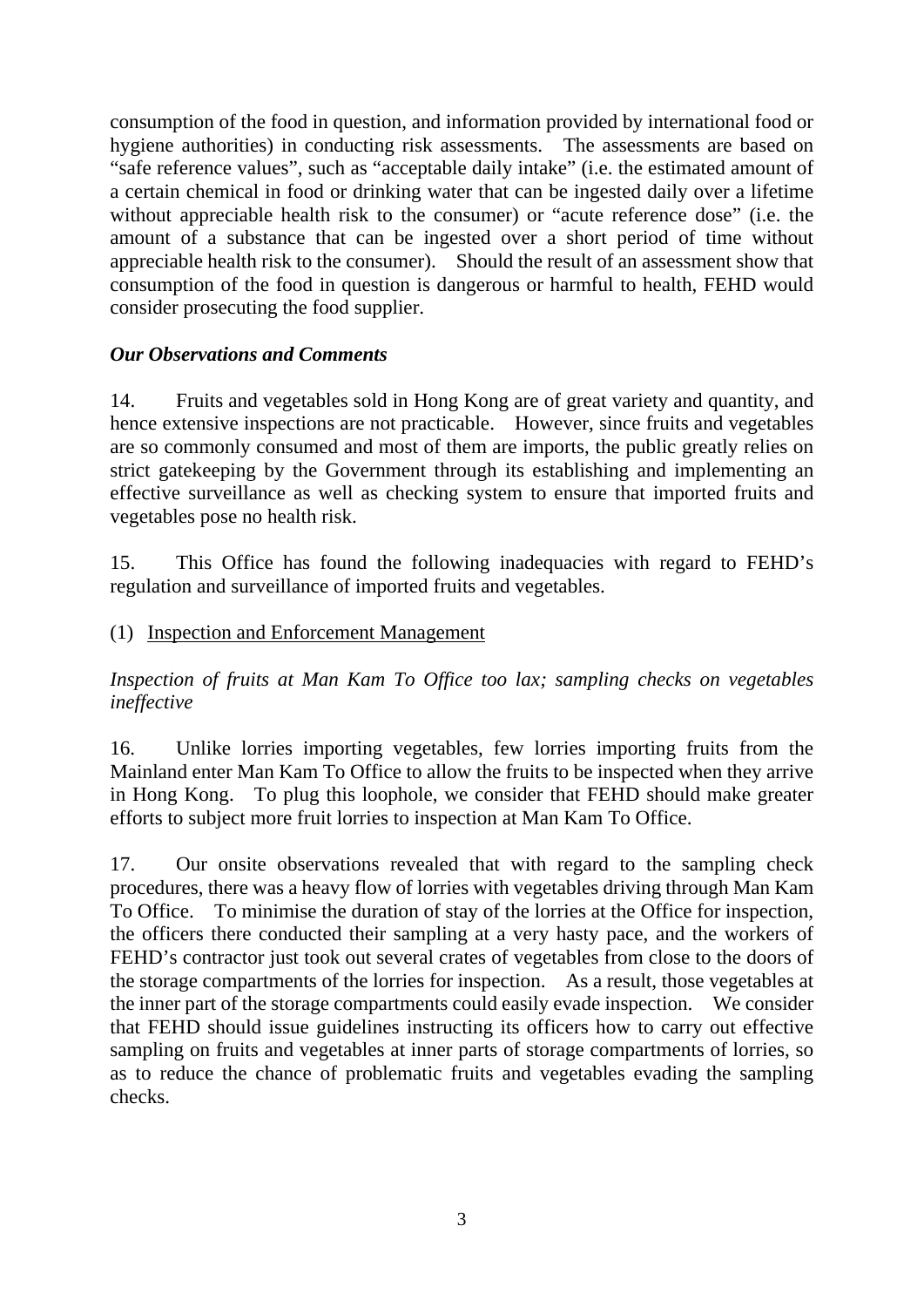#### *No routine checks on fruits and vegetables imported by sea and surveillance inadequate*

18. At present, for fruits and vegetables imported by sea, FEHD does not conduct routine checks at Kwai Chung Checkpoint or at importers' warehouses/cold storages. Samples would only be taken for laboratory tests where there is a special need to do so (e.g. on receipt of intelligence and information about food safety incidents in nearby regions). Rather, the Department chiefly takes samples at wholesale and retail outlets for testing. However, such samples actually cover fruits and vegetables imported by sea, land and air. This shows that FEHD does not have fruits and vegetables imported by sea as a specific target for checking. FEHD's system of sampling checks on fruits and vegetables imported by sea is clearly rather lax compared with those for fruits and vegetables imported by air and land. As a result, most of the fruits and vegetables imported by sea would have already entered the market for public consumption before having undergone any inspection. This situation is undesirable. The saving grace is that after our commencement of investigation, FEHD has started a trial scheme in the recent months to conduct sampling of fruits and vegetables imported by sea at importers' warehouses/cold storages. That has at least provided some additional safeguard for public health.

19. We hope that FEHD will develop the aforementioned trial scheme into a regular mechanism and take more samples of fruits and vegetables imported by sea at importers' warehouses/cold storages in order to strengthen its surveillance of such fruits and vegetables at the point of their arrival in the territory.

20. Moreover, while fruits and vegetables at wholesale outlets may be imported by sea, land or air, we believe that it should not be difficult to tell which of them are actually imported by sea, for example, those that are cheaper, more bulky and are imported from Southeast Asian countires. Given that the existing surveillance of fruits and vegetables imported by sea is less stringent, FEHD when conducting sampling at wholesale outlets may as well focus on those fruits and vegetables believed to be imported by sea. This will help further remedy the inadequacy of inspection at Kwai Chung Checkpoint.

## *Lengthy process from sending samples to Govt Lab to completion of laboratory tests*

21. We find it crucial that results of laboratory tests on food samples are made available quickly. In case any food sample is thus found to be below the standards, CFS staff can promptly try to stop the fruits and vegetables of the same batch from going into the market, and those already in the market can be removed, recalled or destroyed as soon as possible so that such problematic food will not be sold to the public. At present, test results of only samples taken at Man Kam To or collected in case of emergencies or in light of food incidents in other locations can be made available within two working days. In all other cases, it generally takes 19 working days from sending samples to Govt Lab to the release of test results. Meanwhile, many fruits and vegetables from the same batch may have been sold in the market.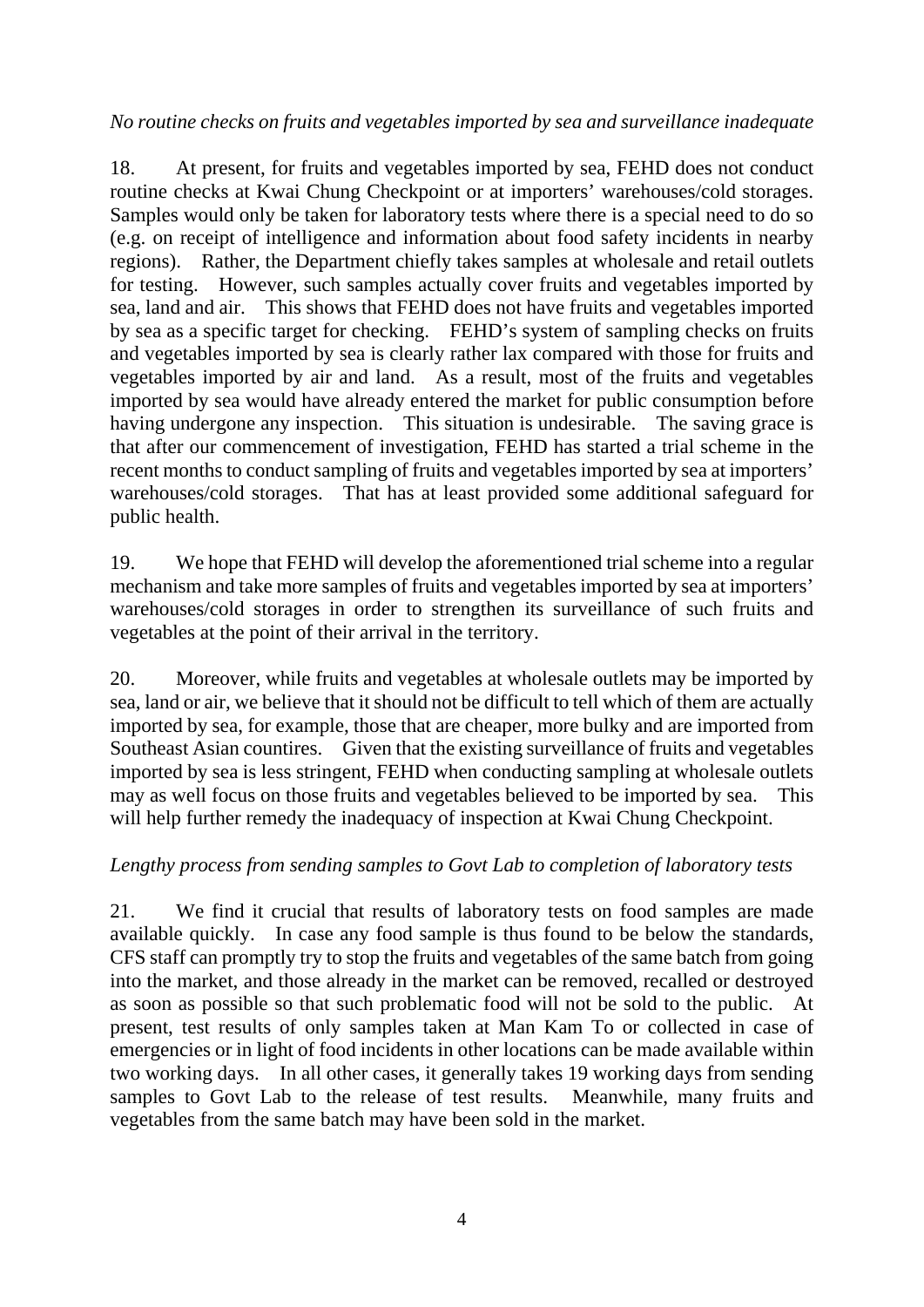22. We understand that delivery of food samples and the testing process take time. However, to minimise the public's anxiety over consumption of problematic fruits and vegetables, we expect FEHD to work with Govt Lab to speed up the testing of food samples as far as possible, so that there would be no need to wait for 19 working days every time. An ultimate solution would be for FEHD to explore with Govt Lab the possibility of putting more resources (including manpower, machinery, space, etc) to speed up laboratory tests on food samples.

### (2) Statutory standards

#### *Absence of clear regulatory standards for some commonly consumed vegetables in Hong Kong*

23. At present, CFS adopts two methods in regulating pesticide residues in food: one is to specify MRLs for various types of food in Schedule 1 to PRFR, and the other is to conduct "risk assessments". We believe that both methods have scientific justifications. Nevertheless, compared with the first method, the results of "risk assessments" carry more uncertainties because various factors have to be considered for each and every assessment. For example, lotus roots and bean sprouts, two commonly consumed vegetables, have yet to be listed on Schedule 1 along with MRLs of pesticide. They can only be regulated through "risk assessments", and this may affect the degree of protection of public health.

24. According to FEHD, Codex has recently categorised lotus roots and bean sprouts under "root and tuber vegetables" and "leafy vegetables" respectively in July 2017. CFS would need to conduct further study and seek expert advice before deciding whether it would follow Codex's latest categorisation of lotus roots and bean sprouts and amend PRFR by putting those two types of vegetables under its regulation. We consider that FEHD should making such legislative amendment as soon as possible so as to include lotus roots and bean sprouts in Schedule 1 for proper regulation.

25. Furthermore, to enhance food safety for the public and provide clearer instructions to the farming practices of the trade, we consider that FEHD, being the gatekeeper of food safety, should be more flexible than just adopting Codex's food categories. FEHD should extend the scope of regulation under Schedule 1 to PRFR, which serves to set clear standards for the public and the trade. For instance, FEHD should consider setting MRLs for pesticides and metallic contaminants for fruits and vegetables commonly consumed in Hong Kong based on the items and standards of food regulation adopted by Mainland authorities for food safety control as well as the latest categorisation of food in countries/regions from which fruits and vegetables are imported into Hong Kong. These should then be included in the Schedules to the respective laws for enforcement and regulation.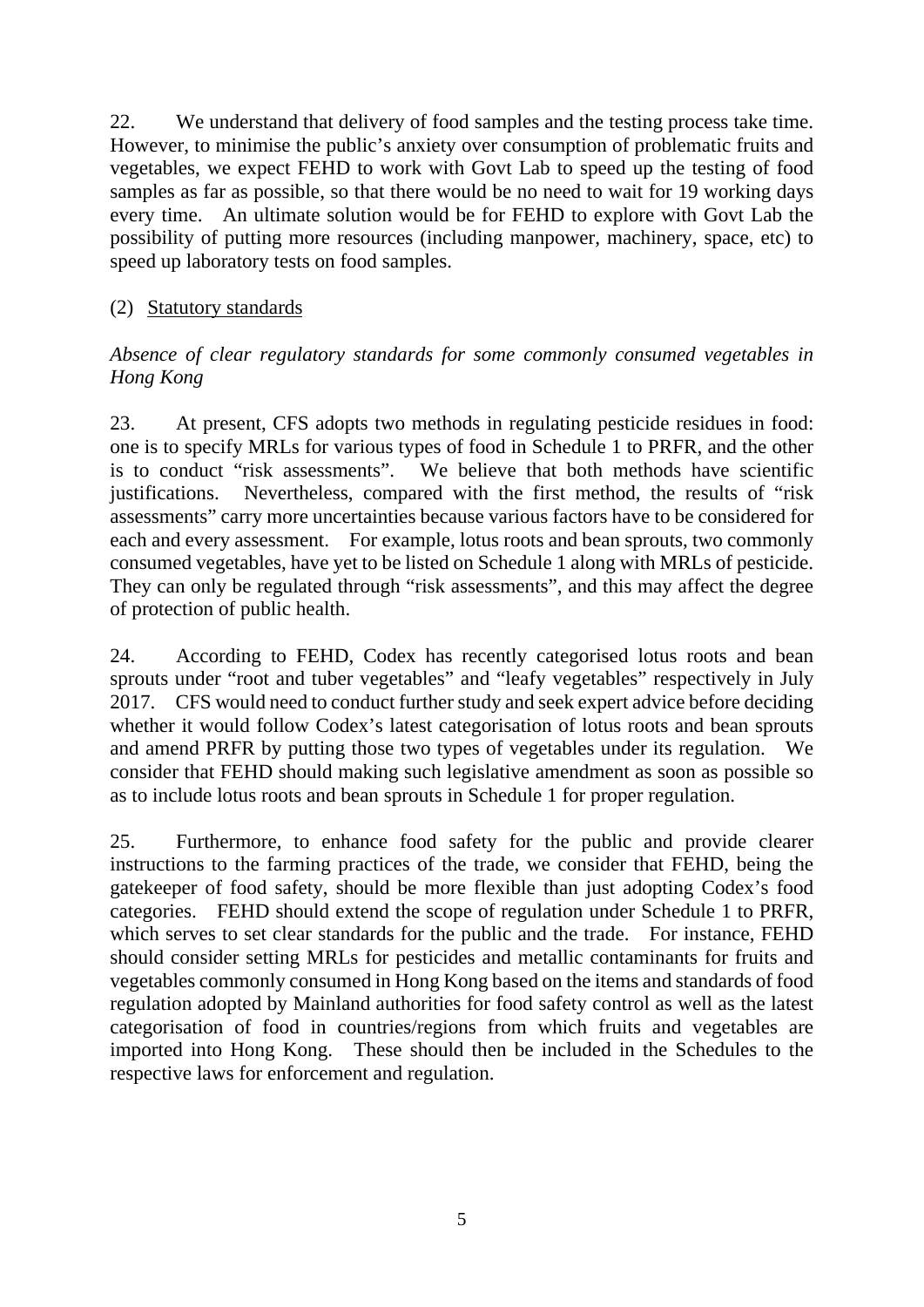### *Lax and seriously outdated statutory standards for food safety*

26. We notice that regulation of metallic contaminants was imposed and set out in Schedule 2 to FAMCR in as early as 1997, and for 20 years has not been updated to keep up with the times. Take "lead" as an example, Codex has set the maximum limit of "lead" in leafy vegetables at 0.3 mg per kg of vegetables while under Hong Kong laws the maximum limit is 6 mg per kg. CFS has not followed Codex's standards and the Centre's existing standard is 20 times more lenient than Codex's.

27. The saving grace is that, the Government has recently proposed legislative amendments in accordance with Codex's standards. Hopefully, there will be more stringent regulation of the content of "lead" in leafy vegetables.

#### **Recommendations**

- 28. Based on the above analysis, The Ombudsman urges FEHD to:
	- (1) collect more samples of fruits at Man Kam To Office for testing;
	- (2) issue guidelines instructing officers how to conduct more effective collection of samples of fruits and vegetables in storage compartments of lorries (including those placed deep inside) in order to reduce the chance of problematic fruits and vegetables evading sampling checks;
	- (3) collect more samples of fruits imported by sea at importers' warehouses/cold storages;
	- (4) when conducting sampling at wholesale outlets, focus on those fruits and vegetables believed to be imported by sea, so as to further remedy the inadequacy of inspection at Kwai Chung Checkpoint;
	- (5) where feasible, try to minimise the time for sending samples of fruits and vegetables to Govt Lab and discuss with the latter the possibility of putting more resources (including manpower, machinery, space, etc) to speed up laboratory tests on food samples;
	- (6) include lotus roots and bean sprouts in Schedule 1 to PRFR as soon as possible based on Codex's categorisation of those two types of vegetables;
	- (7) adopt Codex's existing standards for the content of "lead" in leafy vegetables and amend FAMCR as soon as possible to better safeguard public health in Hong Kong; and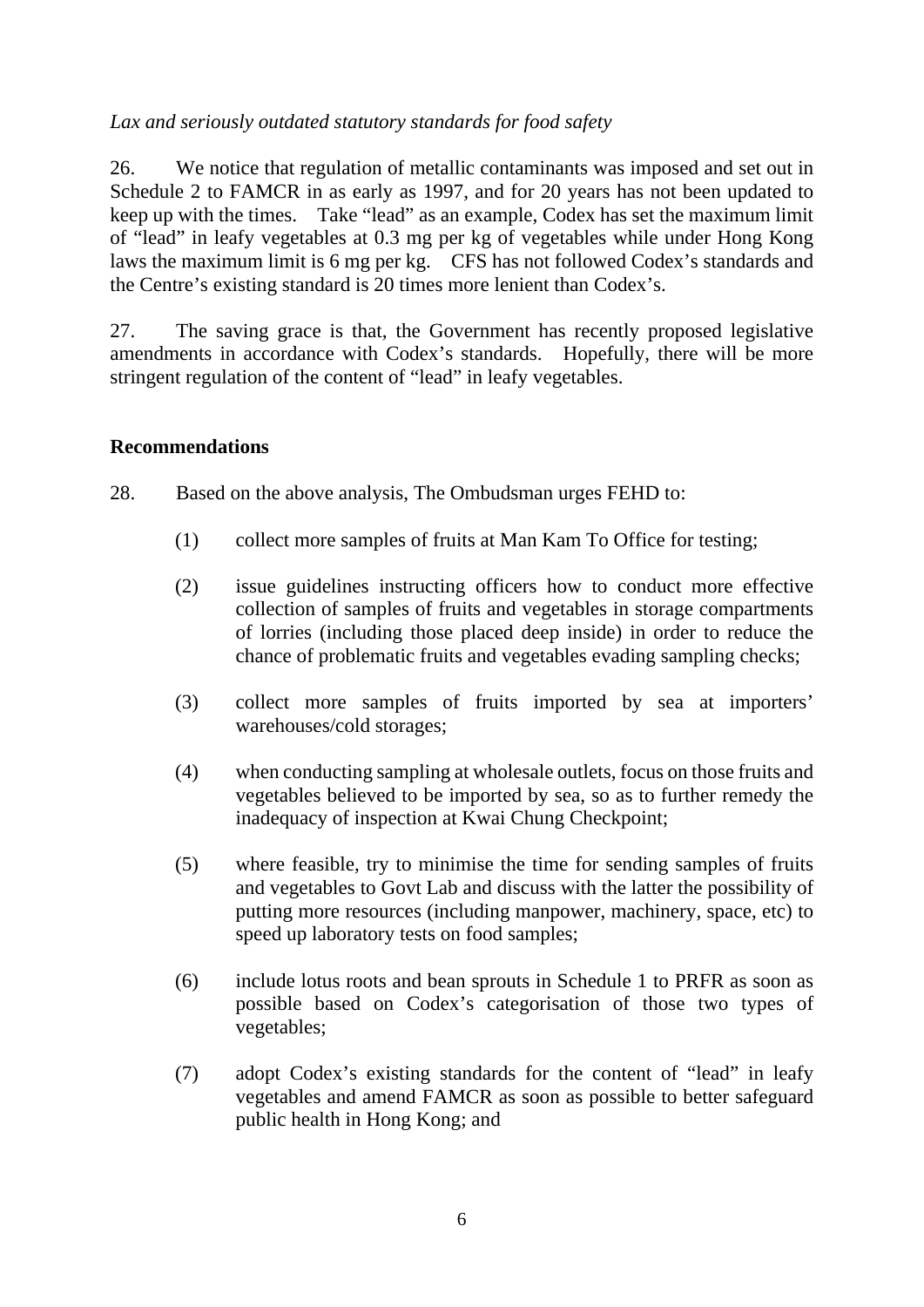(8) continue to strive to extend the scope of regulation under the Schedules to the relevant laws in order to cover more local food categories, by drawing reference, for example, from the requirements of Mainland authorities on food safety surveillance and the latest categorisation of food in countries/regions from which vegetables and fruits are imported into Hong Kong, and setting MRLs for pesticides and metallic contaminants in any fruits and vegetables commonly consumed in Hong Kong for inclusion in the Schedules to the relevant laws for enforcement and regulation.

**Office of The Ombudsman November 2017**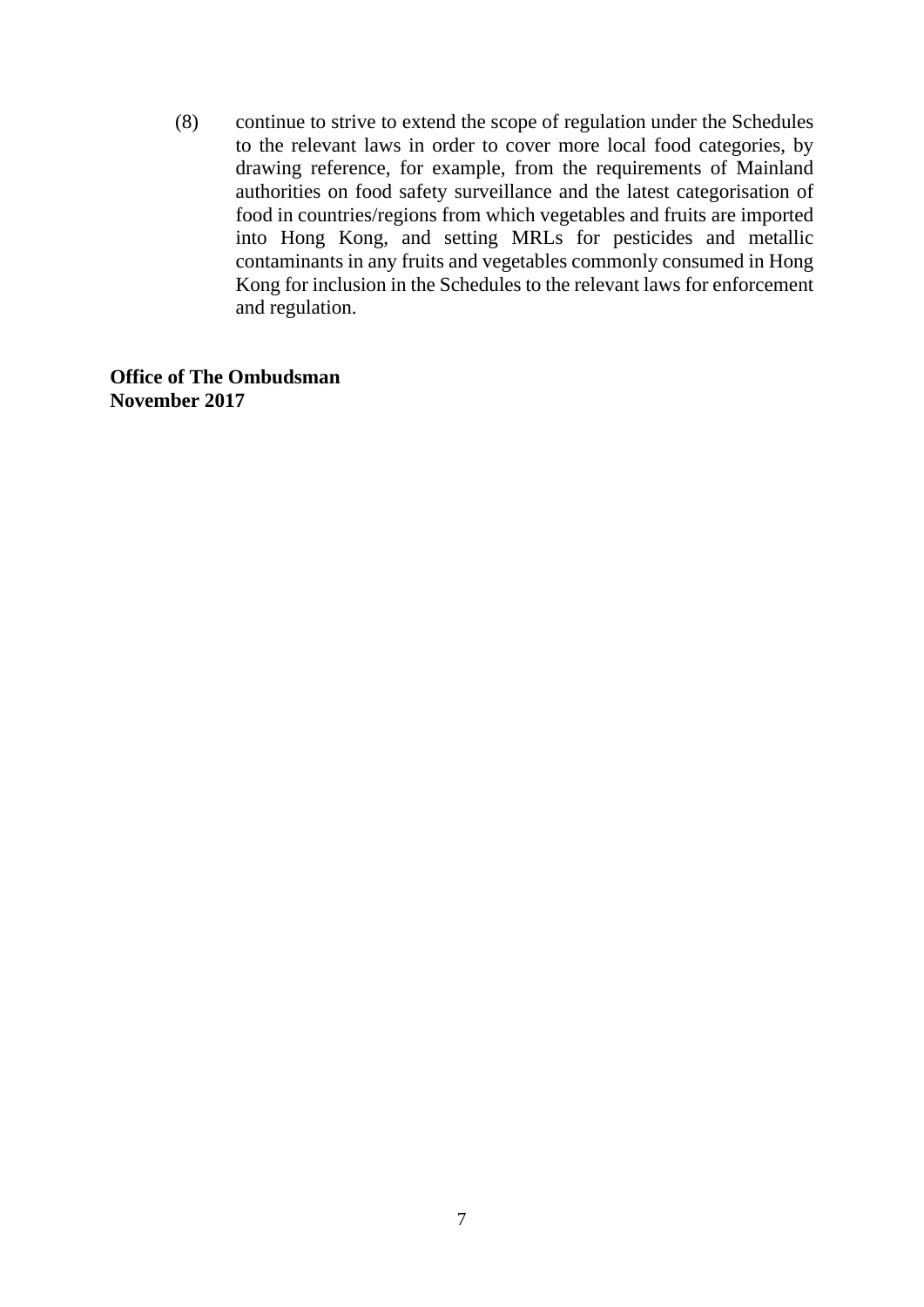## **Summary of Investigation Report**

## **Complaint about the Handling of an Application for Housing Transfer by Social Welfare Department and Housing Department**

#### **Foreword**

 The Housing Department ("HD") and the Social Welfare Department ("SWD") have established between themselves an inter-departmental referral system for handling special cases relating to housing assistance (including applications for public housing transfer). Under the system, HD would first conduct eligibility checks and vetting on applications. For applications which would usually be rejected under the existing housing policy but which involve social or health factors worthy of consideration, or in which the clients have social welfare needs, HD, with the consent of the clients, would refer them to SWD or service units under SWD-approved non-governmental organisations ("NGOs") for assessment and recommendation, or for provision of the services needed.

2. In this complaint case, the complainant's family applied to HD for transfer on grounds of health of a family member. HD referred the case to SWD for assessment. Our investigation found no delay on the part of HD as it had processed the application in accordance with its existing housing policy and established procedures. Nevertheless, SWD and the integrated family service centre ("IFSC") it subsidised had adhered too rigidly to the administrative procedures of the referral system, thereby causing delay in delivering the service that the complainant's family needed.

## **The Complaint**

3. The four-person family of the complainant ("Ms A") originally lived in a public rental housing flat. One family member suddenly passed away in the flat. Another family member ("Ms B") witnessed the incident, became emotionally disturbed calling for medical treatment and counselling, and did not want to stay any longer in the flat. Ms A and her family then applied to HD for internal transfer within the same estate. HD referred the case to an SWD-subvented IFSC for assessment. Ms A's family (now with only three persons) was recommended after assessment internal transfer to a flat with a layout different from that of their current flat.

4. Since no flat was allocated to her family, Ms A lodged a complaint with this Office against HD for delay in processing her application, and for its lack of proper communication with SWD such that the latter did not provide any assistance in her application for transfer.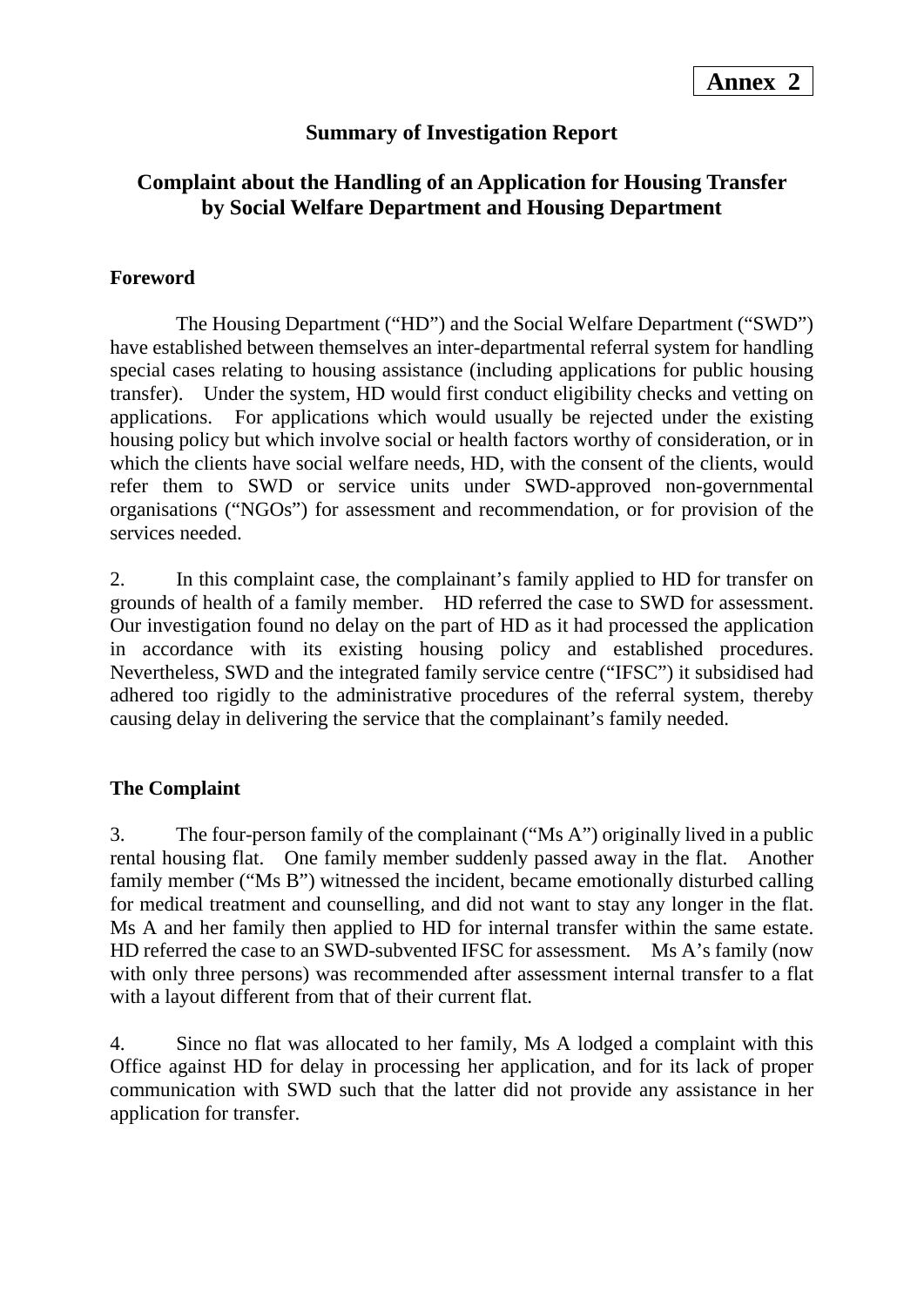## **Our Findings**

## *Major Course of Events*

5. In November **2014**, HD received the application for internal transfer from Ms A's family. In December, the case was referred to the IFSC for assessment.

6. In February **2015**, the IFSC notified SWD that it would recommend that Ms A's family be transferred to a flat of a layout different from that of their current flat in the same estate, in order that the change in environment would help Ms B's recovery. SWD then notified HD of the assessment result.

7. In April, the IFSC confirmed with Ms A's family that they had no other service needs for the time being. The Centre thus closed their case.

8. In October, HD suggested that Ms A's family be transferred to a three-person flat in a different block in the same estate (the flat was smaller than their current one). They rejected the offer on the ground that its layout was the same as that of their current flat and this might arouse Ms B's anxiety.

9. In December, HD suggested that Ms A's family be transferred to another flat that, despite having the same size and layout as their current flat, faced a different direction and was on a different floor. It also indicated that it could invite a social worker to accompany Ms B to visit the flat in advance. Ms A rejected the idea because she was worried that the visit would cause emotional distress in Ms B and because she could not understand the reasons behind HD's arrangement.

10. In January **2016**, HD wrote to SWD to explain that according to flat allocation policy, it could not allocate a flat of different layout and a size well above the prescribed standard to Ms A's family unless on very special social grounds. HD suggested that SWD arrange for a social worker to accompany Ms A's family to visit the aforementioned flat in order to assess whether it could meet their needs.

11. Upon receipt of SWD's referral, the IFSC telephoned HD to clarify the purpose of the referral. After some exchanges, the IFSC asked HD to discuss with Ms A's family first and obtain their consent to the visit before it would handle the referral and related arrangements.

12. In March, HD received the written consent of Ms A and Ms B. It then again referred their case to the IFSC for assistance. In the end, however, the IFSC still did not contact Ms A's family and take follow-up action.

13. In September, Ms A lodged her complaint with this Office against HD and SWD because the application for transfer was still outstanding.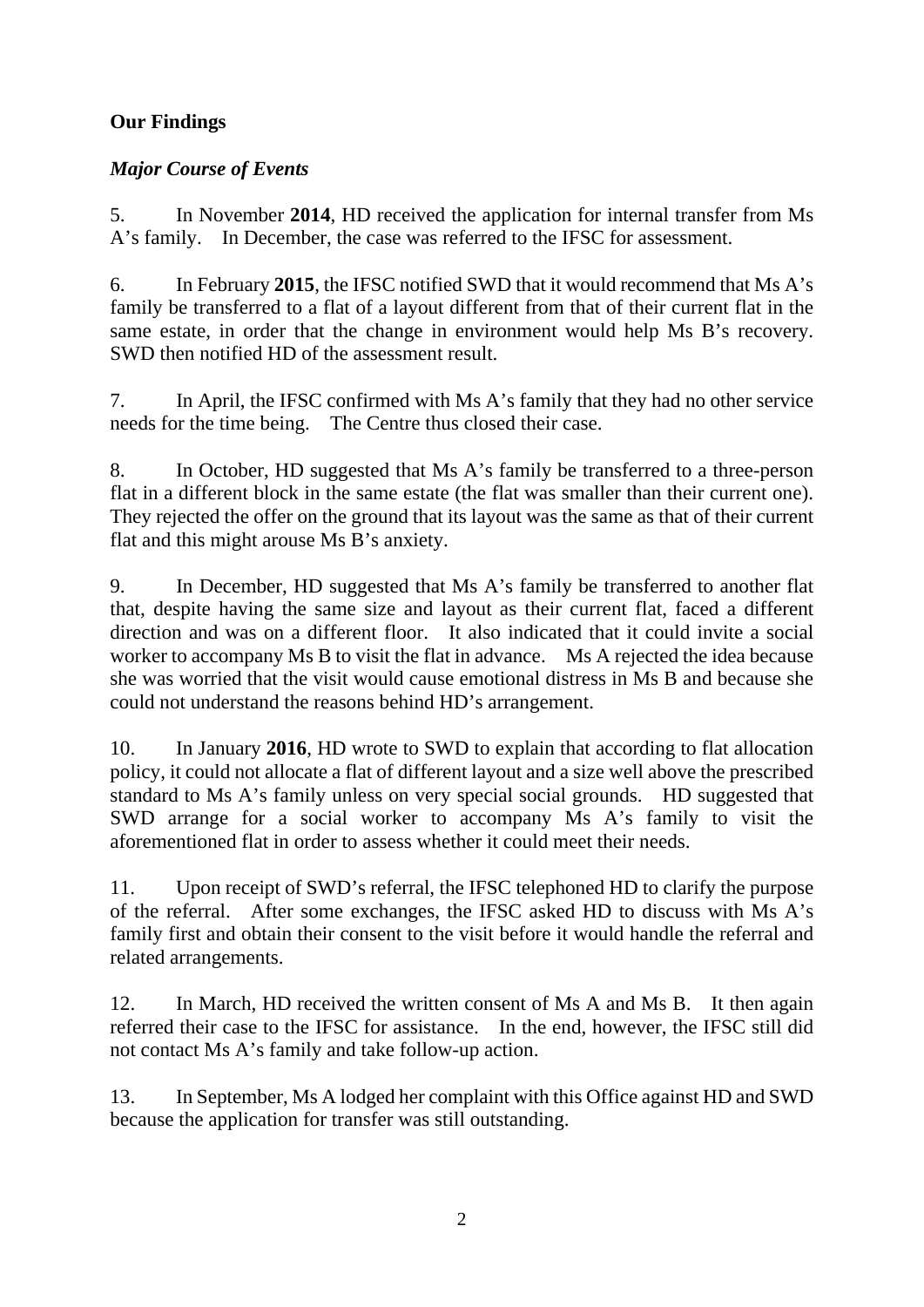### *HD's Response*

14. HD explained that under the existing housing policy, if an application for transfer is approved, the applicant would usually only be allocated a flat **of the same type** as his/her current flat (i.e. a flat of a size commensurate with the family size). Unless there are very special grounds, HD would not easily deploy extra housing resources to allocate a flat bigger than the standard prescribed for the applicant's family size.

15. With regard to this case, HD considered that it would have followed SWD's recommendation for transfer to "a flat of different layout" if it allocated to Ms A's family a flat that was different in direction, floor level and view from their current flat, coupled with a layout of their own construct (they were free to refurbish the interior layout except for the bathroom, kitchen and balcony, which were fixed spaces). HD had already allocated flats to Ms A's family twice but both offers were not accepted. Besides, HD staff had repeatedly telephoned the IFSC and SWD between January and July 2016 to request their assistance in the case, including arranging for a social worker to accompany the family to visit one of the flats. Nevertheless, HD received no positive feedback.

## *Response of SWD and IFSC*

16. In response, SWD and the IFSC indicated that the latter has handled cases referred by HD according to the cooperation agreement drawn up at regular meetings between SWD, HD and representatives of relevant NGOs. The agreement requires HD to state clearly the purpose of referrals and to obtain the written consent of the clients, lest the tenants/applicants would have unrealistic expectations.

17. Since witnessing for HD an applicant's refusal of a housing offer was not part of social workers' duties, while HD had not obtained the consent of Ms A's family on the arrangements of referral and flat visit in January 2016, the social worker, therefore, suggested that HD first clarify with the family the purpose of this referral and obtain their consent. Only then would the social worker contact them and take follow-up action.

18. Subsequently, HD referred the case again in March 2016 and attached the written consent of Ms A and Ms B, but it still did not state what kind of service was required from the IFSC. After enquiries with HD, the IFSC realised that HD's intention in making this referral was for the IFSC to assess the social needs of Ms A's family in respect of their application for transfer to a **different type** of flat within the same estate. Considering that the assessment and recommendation made in February 2015 (see **para. 6**) had already served the same purpose, the IFSC found no justification to repeat its recommendation.

19. Besides, the IFSC had closed the case of Ms A's family earlier on, and had not directly received from them any request for assistance. Therefore, unless there was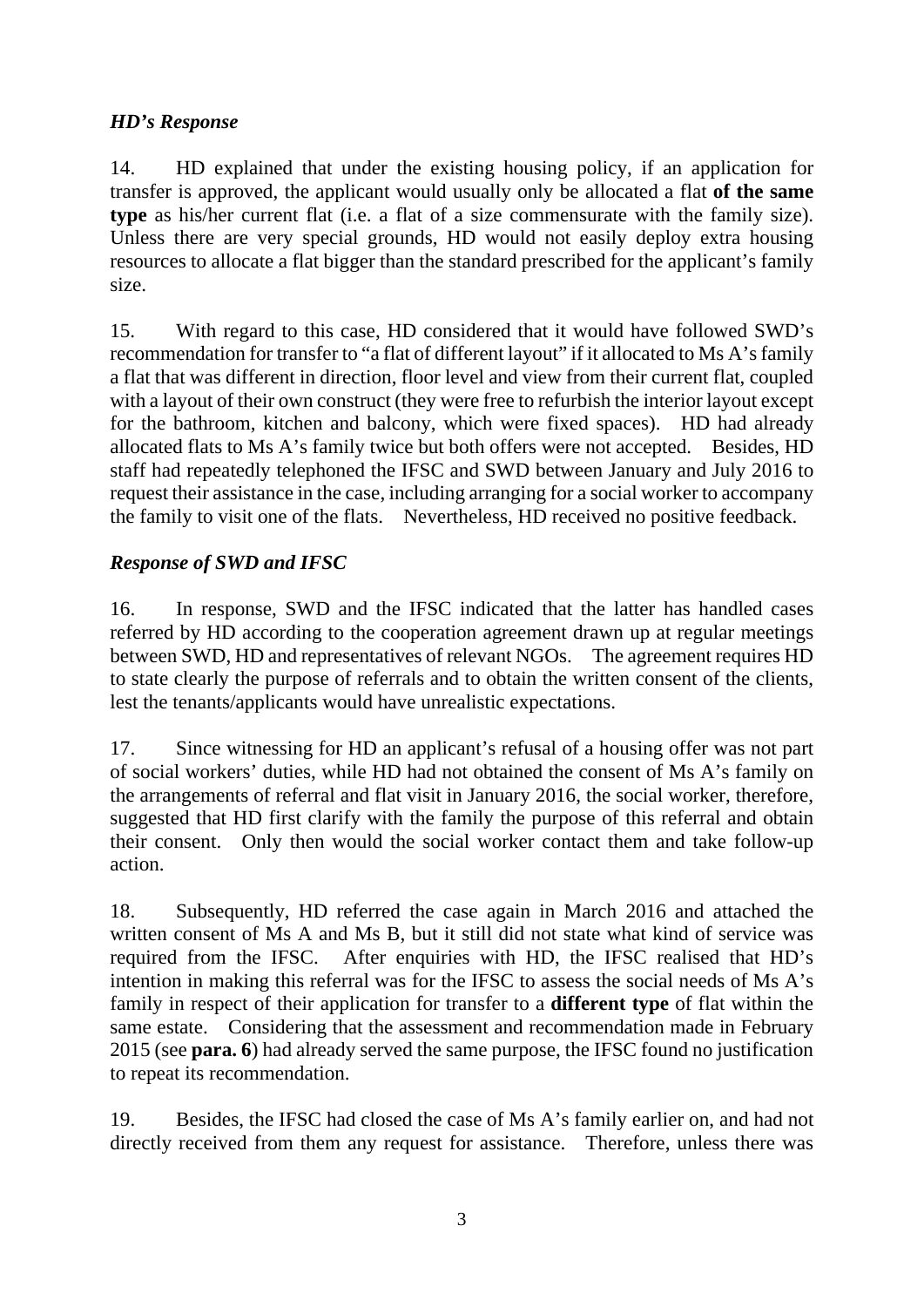clarification for HD's intention in this renewed referral and confirmation of the family's written consent, the IFSC would not contact the family and follow up.

20. SWD and the IFSC refuted HD's account of the event in **para. 15** above, noting that between January and July 2016 HD had never made any telephone call to SWD or the IFSC to discuss the case of Ms A's family.

21. On the whole, SWD considers the IFSC to have handled this case in accordance with the agreed referral system.

## **Our Comments**

22. HD has the responsibility to allocate housing resources in a prudent and fair manner according to the established housing policy. Hence, HD must first ascertain that Ms A's family could not accept any flat of the same type before approving their transfer to a different type of flat, as that would involve extra housing resources. From the perspective of administration, we consider that HD has not delayed in handling this application for transfer when following up the case.

23. As regards SWD, its responsibility is to monitor and ensure that the IFSC under its subvention has followed up the case of Ms A's family in a proper and timely manner to facilitate their earliest possible transfer to a flat that meets their needs, especially one that would help Ms B's recovery. However, we have identified certain problems in SWD's current views on how the IFSC should handle the cases referred by HD.

24. According to the agreement drawn up at the regular meetings, HD is required to state clearly the purpose of referrals and obtain the written consent of the clients. The objective is to avoid fostering any unrealistic expectation among tenants/applicants about the service. Notwithstanding this, the agreement has not stipulated that "for the same client on the same subject" (such as the application for transfer by Ms A's family in this case), HD must obtain written consent from the clients again and state the reason for each referral. We consider that where there is no sign of unrealistic expectations or even abuse of service by the clients, and the referrals made by HD at different stages are related to the same subject, SWD should put the applicants' well-being first and proactively follow up their cases, rather than insisting that each referral must rigidly follow all the procedural requirements.

25. Regarding this case, Ms A's family never asked SWD for assistance, and it did not appear that they might have unrealistic expectations about the service. Judging from HD's memoranda for the two referrals made in 2016, we consider that the IFSC should be able to fully understand the purpose of HD's referrals and its request for a social worker to accompany Ms A's family on a visit to the proposed flat. HD was seeking the social worker's assistance in assessing whether the family (especially Ms B) would still feel unacceptable a flat of basically similar layout despite having a different direction and view. If so, HD would need to exercise discretion and allocate a type of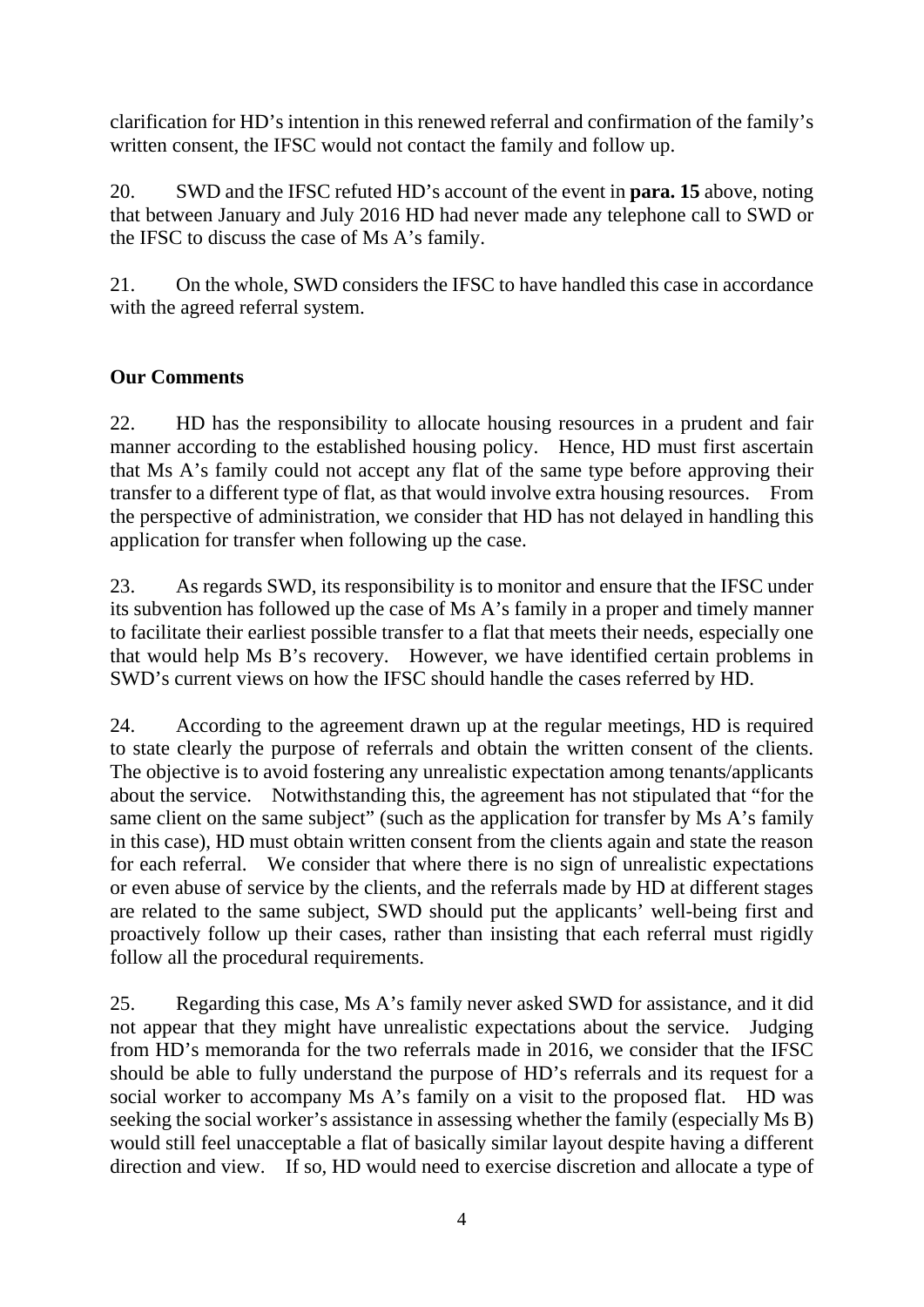flat different from their current one. We can hardly see why the IFSC found it necessary to request HD to clarify the reason of referral and obtain consent from Ms A's family again. In fact, there are no such stringent requirements in the agreement (see **para. 24**).

26. We consider that Ms A's family would not have needed to wait until April 2017 before being recommended for transfer again if the IFSC had not stubbornly adhered to procedural requirements of the referral system time and again and, rather, had paid more attention to the family's needs and difficulties and actively contacted them to understand better whether Ms B was indeed unable to accept any flat of the same type and notify HD of the result. That would have helped HD to consider other feasible options.

### **Conclusion and Recommendations**

27. In the light of the above analysis, we consider Ms A's complaint against HD unsubstantiated, and her complaint against SWD partially substantiated.

28. Moreover, regarding whether there was any telephone communications between HD and SWD/the IFSC, the two sides gave different accounts of the event, which bordered on pointing the finger at each other. It is worrying whether HD and SWD/the IFSC can maintain mutual trust and cooperation in future. We urge all three parties to review this case with candour and rebuild their cooperative relations.

29. The Ombudsman has made the following recommendations to HD and SWD:

## **HD and SWD**

- (1) To review the communication problems revealed in this case with candour and mend their cooperative relations.
- (2) To jointly review the existing cooperation agreement regarding the referral system to clarify in what circumstances, when making repeated referrals for the same case, HD is required to obtain written consent from clients and state the purpose of referral again. The basic premise is to minimise any duplicate administrative procedures as far as possible.
- (3) To consider holding face-to-face discussions promptly in future to clarify issues regarding how to handle those cases on which no consensus can be reached between the two departments, so as to avoid affecting case progress.

## **SWD**

(4) before completion of the abovementioned review, to remind all the IFSCs to proactively assist their clients and properly handle the